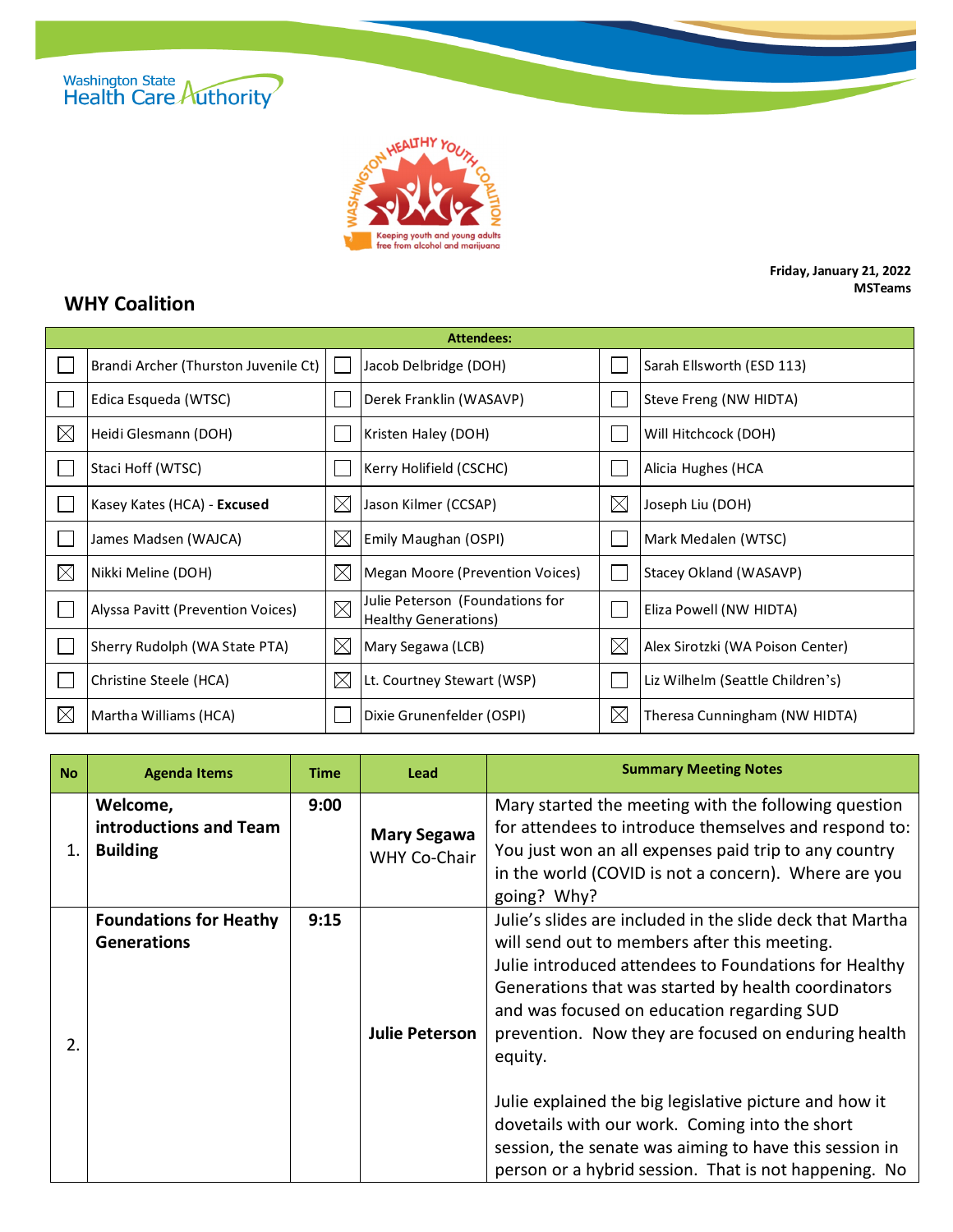|    |                                               |                |             | limitations were outlined; the number of bills has<br>been over whelming with many issues with the bills<br>passed last year. Concerning Omicron, numbers are<br>predicted to peak next week; schools are struggling<br>with staff COVID absences.                                                                 |
|----|-----------------------------------------------|----------------|-------------|--------------------------------------------------------------------------------------------------------------------------------------------------------------------------------------------------------------------------------------------------------------------------------------------------------------------|
|    |                                               |                |             | Foundations for Healthy Generations works with<br>WASAVP who has a lobbyist focused on SUD and<br>violence prevention. The marijuana industry has been<br>working very hard to get their agenda out to the<br>representatives and senators. We have a role as well<br>to represent the other side.                 |
|    |                                               |                |             | Megan expanded on the Prevention Voices work and<br>the Mid-Session Summit on February 10. To register:<br>https://us02web.zoom.us/meeting/register/tZUsf-<br>yorzwyE9cL1RY0auTrlzKydaYdVGaF<br>For more information on the weekly legislative update<br>contact Megan at<br>megan.moore@kitsappublichealth.org    |
|    | <b>Legislative Updates</b>                    | 9:35           | <b>Mary</b> | The relevant bills concerning alcohol and marijuana<br>are listed in the slide deck that will be sent out after<br>this meeting.                                                                                                                                                                                   |
|    |                                               |                |             | Mary went deeper into HB1667, SB5547, and SB5767<br>and what these bills would mean to WHY, if passed.<br>Mary will provide the breakdown of HB1667, SB5547,<br>and SB5767 to Martha to share with Megan, Julie, and<br>Alex, who requested the information.                                                       |
| 3. |                                               |                |             | Several other cannabis related bills were reviewed.                                                                                                                                                                                                                                                                |
|    |                                               |                |             | Jacob shared about the tobacco and vaping bills being<br>considered including bills on the vapor products that<br>include THC, concerning flavored and high nicotine<br>vapor products, and marketing and advertising to<br>youth, including alcohol, cannabis, firearms, tobacco<br>and vapor products marketing. |
|    |                                               |                |             | Other bills discussed: SB5129                                                                                                                                                                                                                                                                                      |
| 4. | <b>Break</b><br><b>Alcohol Awareness Tool</b> | 10:05<br>10:10 | <b>Mary</b> | Mary introduced some tools that may help members                                                                                                                                                                                                                                                                   |
|    | Kit<br>• AAN Alcohol<br>Assessment            |                |             | when reviewing bills, rules, and more. The tool on the<br>PTTC website, is not state specific. The Regulatory<br>Guide provides the background information for the<br>tool. (https://pttcnetwork.org/centers/northwest-                                                                                            |
| 5. |                                               |                |             | pttc/2021-alcohol-awareness-toolkit). Since the<br>toolkit was created about three years ago, it is<br>currently being updated. Mary reviewed what the<br>toolkit includes and considers, as well as how to use<br>the tool. Attendees had the opportunity to comment                                              |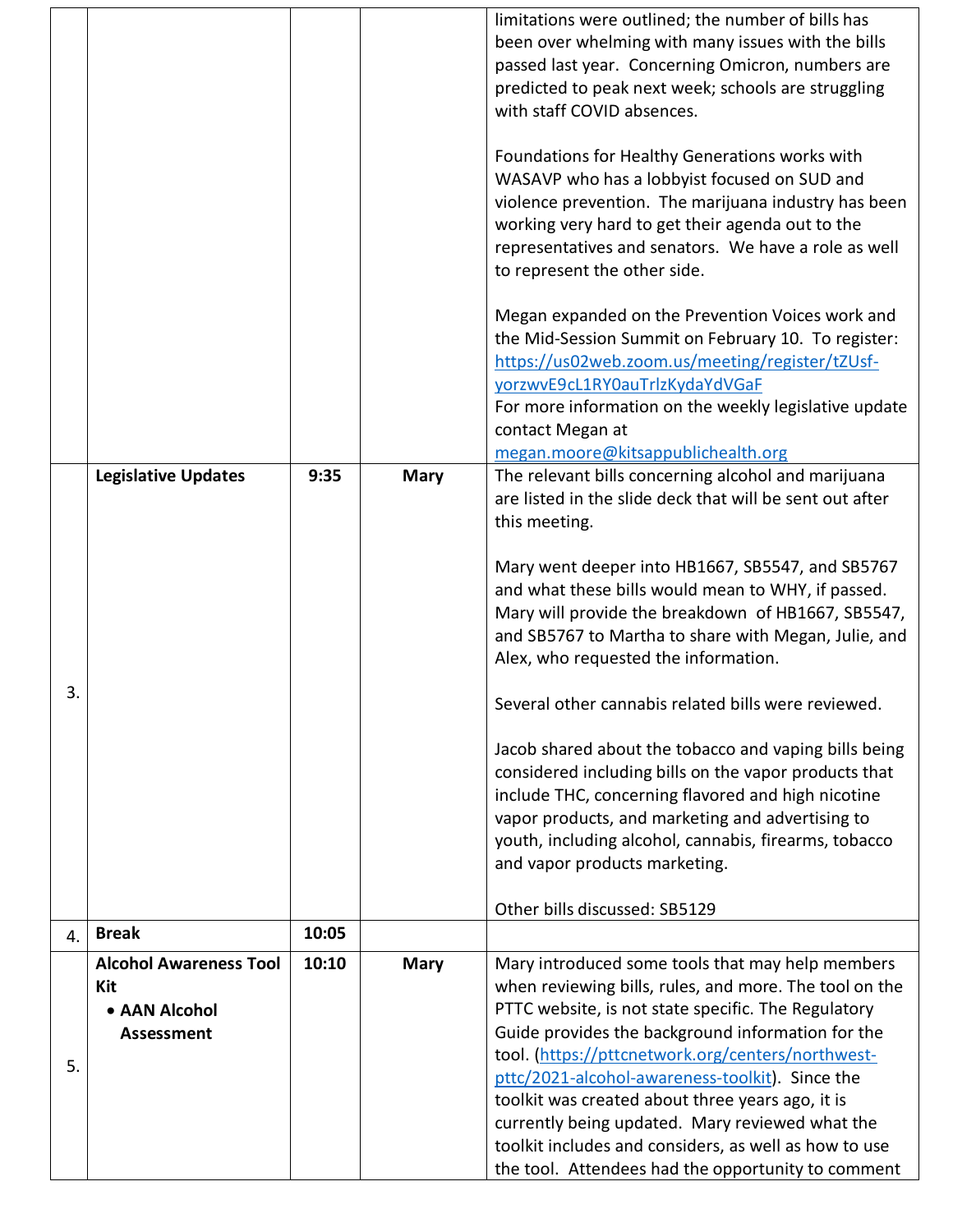|    |                            |       |               | on and review the tool. The Cannabis page on the          |
|----|----------------------------|-------|---------------|-----------------------------------------------------------|
|    |                            |       |               | PTTC website also has a Regulatory Guide.                 |
|    |                            |       |               | For more information:                                     |
|    |                            |       |               | <b>Alcohol Awareness Toolkit:</b>                         |
|    |                            |       |               | https://pttcnetwork.org/centers/northwest-                |
|    |                            |       |               | pttc/alcohol-awareness-toolkit                            |
|    |                            |       |               | <b>National Alcohol Awareness Month:</b>                  |
|    |                            |       |               | https://nationaltoday.com/national-alcohol-               |
|    |                            |       |               | awareness-month/                                          |
|    | <b>Communications Team</b> | 10:30 |               | <b>Communications Team: Nikki Meline has been the</b>     |
|    | <b>Update</b>              |       |               | Point of Contact for the STN Website since Julee left     |
|    | <b>Delta-8 Team Update</b> |       |               | last summer. The team agreed at the November              |
|    |                            |       |               | meeting to ask WATech to provide training to the          |
|    |                            |       |               | team at the January meeting. This was accomplished.       |
|    |                            |       |               | In February, the team will determine protocol for who     |
|    |                            |       |               | will and when items will be posted to the website.        |
| 6. |                            |       | <b>Martha</b> |                                                           |
|    |                            |       |               | Delta-8 Team: At the January meeting, the team            |
|    |                            |       |               | discussed the CADCA Delta-8 Fact Sheet, WSPHA one         |
|    |                            |       |               | pager, upcoming legislation concerning the Delta-8        |
|    |                            |       |               | market, as well as current interest in hemp derived       |
|    |                            |       |               | products by the Washington CannaBusiness                  |
|    |                            |       |               | Association (WACA).                                       |
| 7. | Meeting wrap up            | 10:33 |               | Martha reviewed the items in the Action                   |
|    |                            |       | <b>Martha</b> | Items/Decisions section of the notes.                     |
|    |                            |       |               |                                                           |
|    | <b>Round Table Member</b>  | 10:35 |               | Emily - Covid-19 Student survey                           |
|    | updates                    |       |               | https://www.k12.wa.us/student-success/health-             |
|    |                            |       |               | safety/covid-19-student-survey Registration is open       |
|    |                            |       |               | now; survey will be administered in February. Survey      |
|    |                            |       |               | questions are at the link above. HYS results will come    |
|    |                            |       |               | out mid-March; this COVID-19 survey results will come     |
|    |                            |       |               | out in April.                                             |
|    |                            |       |               | Liz $-$ Co-sponsors from the community are hosting        |
|    |                            |       |               | Vaping 101 next week. Liz will send a flyer for           |
|    |                            |       |               | distribution by Martha                                    |
|    |                            |       |               | Nikki - You Can campaign with assessment work             |
|    |                            |       |               | related to the campaign is being reviewed.                |
| 8. |                            |       |               | Collaboration between several media agencies is           |
|    |                            |       |               | happening. Response from other states has been            |
|    |                            |       |               | positive.                                                 |
|    |                            |       |               | Martha - Prevention Awards are ramping up again. If       |
|    |                            |       |               | members are interested in serving on the Review           |
|    |                            |       |               | Team, please contact Martha ASAP.                         |
|    |                            |       |               | $Mary - LCB$ is hosting the February 2 Prevention         |
|    |                            |       |               | Roundtable. Contact Mary if you would like an             |
|    |                            |       |               | invitation to attend. Traffic deaths will be discussed in |
|    |                            |       |               | a meeting with LCB, King Co. and WTSC on Monday.          |
|    |                            |       |               | <b>Courtney</b> – Impacts on accidents which are up; a    |
|    |                            |       |               | discussion about poly-use in drivers occurred; state      |
|    |                            |       |               | patrol is also having issues with COVID related           |